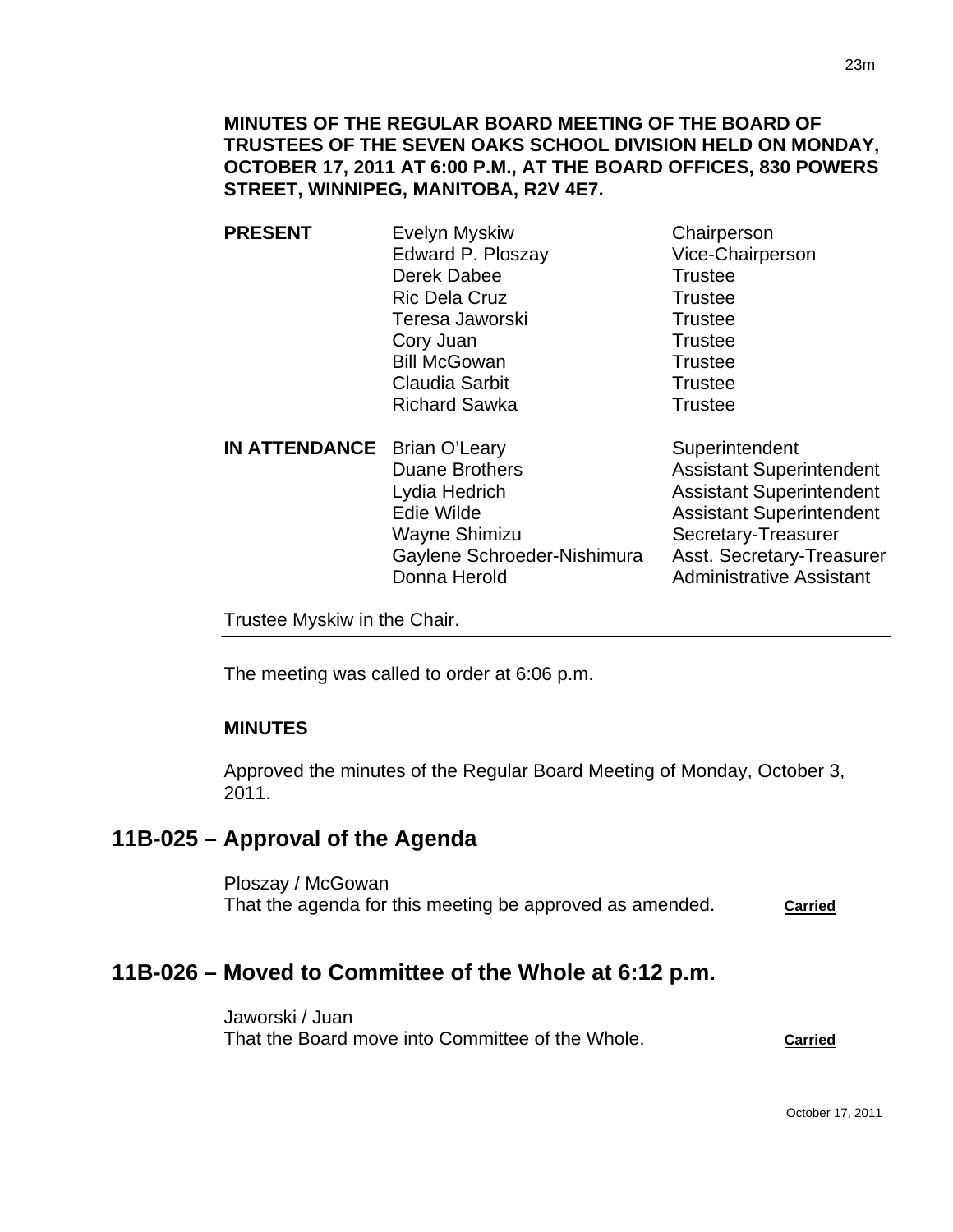Trustee Ploszay in the Chair.

## **OFFICERS' REPORT**

- Trustees Jaworski and Sawka reported on developments arising from collective bargaining.
- **Trustee Juan reported on the recent MSBA Regional meeting.**
- **6:26 p.m. Financial Statements, Period Ending June 30, 2011**  Presentation: Wayne Shimizu, Secretary-Treasurer; Gaylene Schroeder-Nishimura, Assistant Secretary-Treasurer; Brian O'Leary, Superintendent; Alvin Catamisan and Austin Abas, KPMG.

# **11B-027 – June 30, 2011 Financial Statements**

Sarbit / Juan

Approved that the Chairperson of the Board forward a copy of the Division's June 30, 2011 Financial Statements and Auditor's Supplementary Report to Manitoba Education. **Carried**

## **11B-028 – Accumulated Surplus Designation**

Jaworski / Sawka

Approved that the Board designate a portion of its accumulated surplus for the following projects:

- \$ 140,600 for 2010-11 School carry forward,
- \$ 138,000 for 2010-11 Board/SOTA PD carry forward,
- \$ 70,600 for 2010-11 Administrators PD carry forward,
- \$ 60,000 for City of Winnipeg River Ridge servicing costs,
- \$ 80,000 for Riverbend playground,
- \$ 267,800 for Swinford soccer field,
- \$ 90,000 for Architectural studies,
- \$ 117,000 for New Classrooms furniture,
- \$ 237,700 for Maples Collegiate track, and
- \$3,900,000 for various capital projects. **Carried**

### **SUPERINTENDENTS' PERSONNEL REPORT**

## **11B-029 – Superintendents' Personnel Report**

Dabee / Sarbit

That the Superintendents' Personnel Report be ratified. **Carried**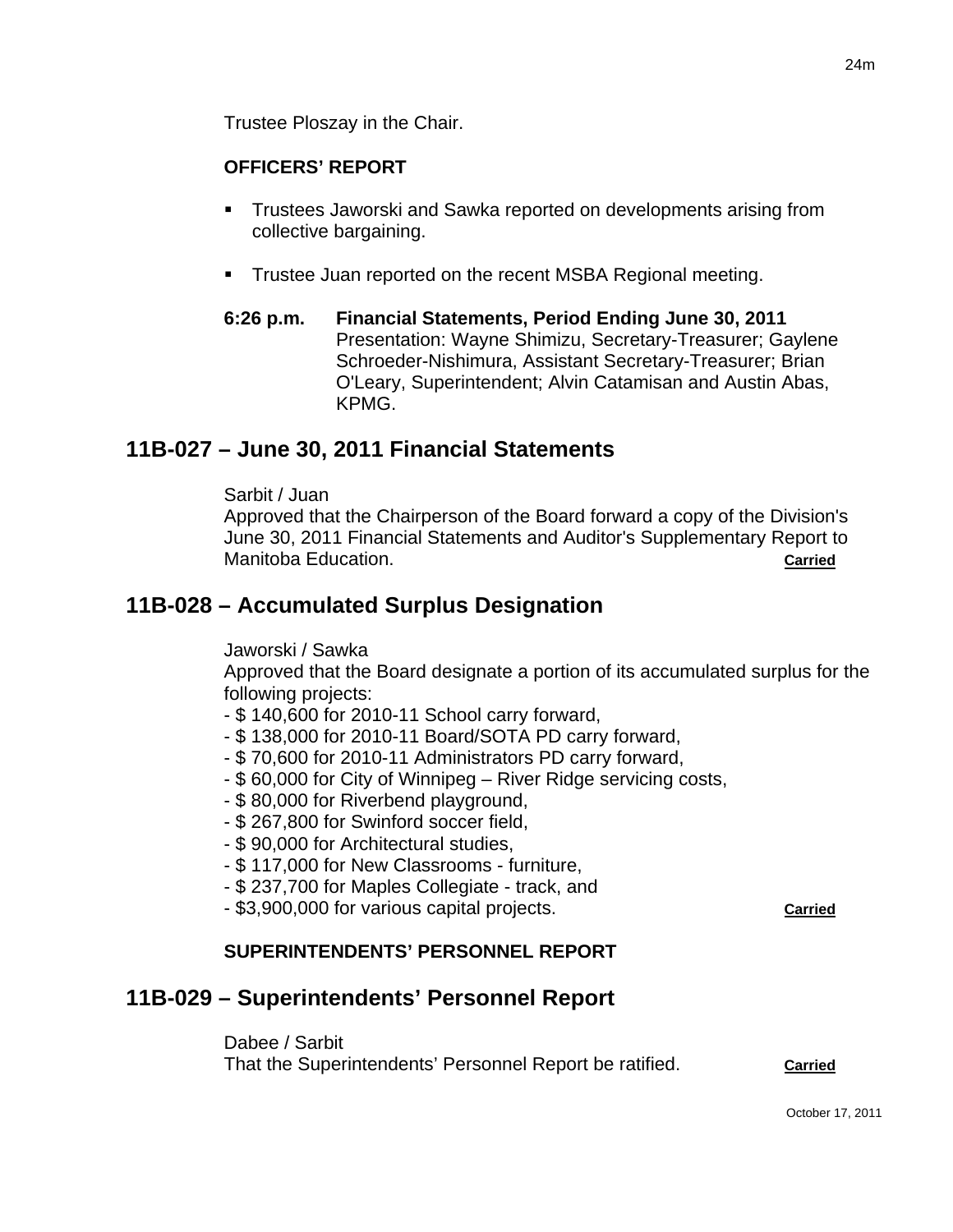## **SUPERINTENDENTS' PERSONNEL REPORT**

#### ADMINISTRATIVE APPOINTMENTS

Appointed Paul Anderson to the position of Director of Operations effective December 1, 2011.

Appointed Frances Taylor to the position of Director of the Seven Oaks Adult Learning Centre, full-time (1.00) effective January 9, 2012.

#### TEACHER APPOINTMENTS

Appointed Dana Clayton to a part-time (.50) Limited Teacher-General (Term) contract effective October 31, 2011 to June 29, 2012.

Appointed Bev Eccles to a full-time (1.00) Limited Teacher-General (Term) contract effective October 17, 2011 (indefinite).

Appointed Sharon Kaye to a full-time (1.00) Limited Teacher-General (Term) contract effective October 3, 2011 (indefinite).

#### SUBSTITUTE TEACHER APPOINTMENTS

Appointed the following teachers to Substitute Teacher contracts effective the 2011-2012 school year:

Justin Bretecher Syd Korsunsky Kristen Bromilow **Paula Potosky** Alaina Irwin

Rajwant Bagri **Michaela Knispel** Dana Brown Leanne Romaniuk

### TEACHER LEAVE OF ABSENCE

Granted Natalie Trudeau a part-time (.33) leave of absence, without pay, effective the 2011-2012 school year.

### PARAPROFESSIONAL APPOINTMENTS

Appointed the following to Paraprofessional positions:

- Grace Cammarata, full-time (1.00), effective October 18, 2011.
- Karen Finkel, full-time (1.00), effective October 4, 2011.
- Shannon Kohut, full-time (1.00), effective October 3, 2011.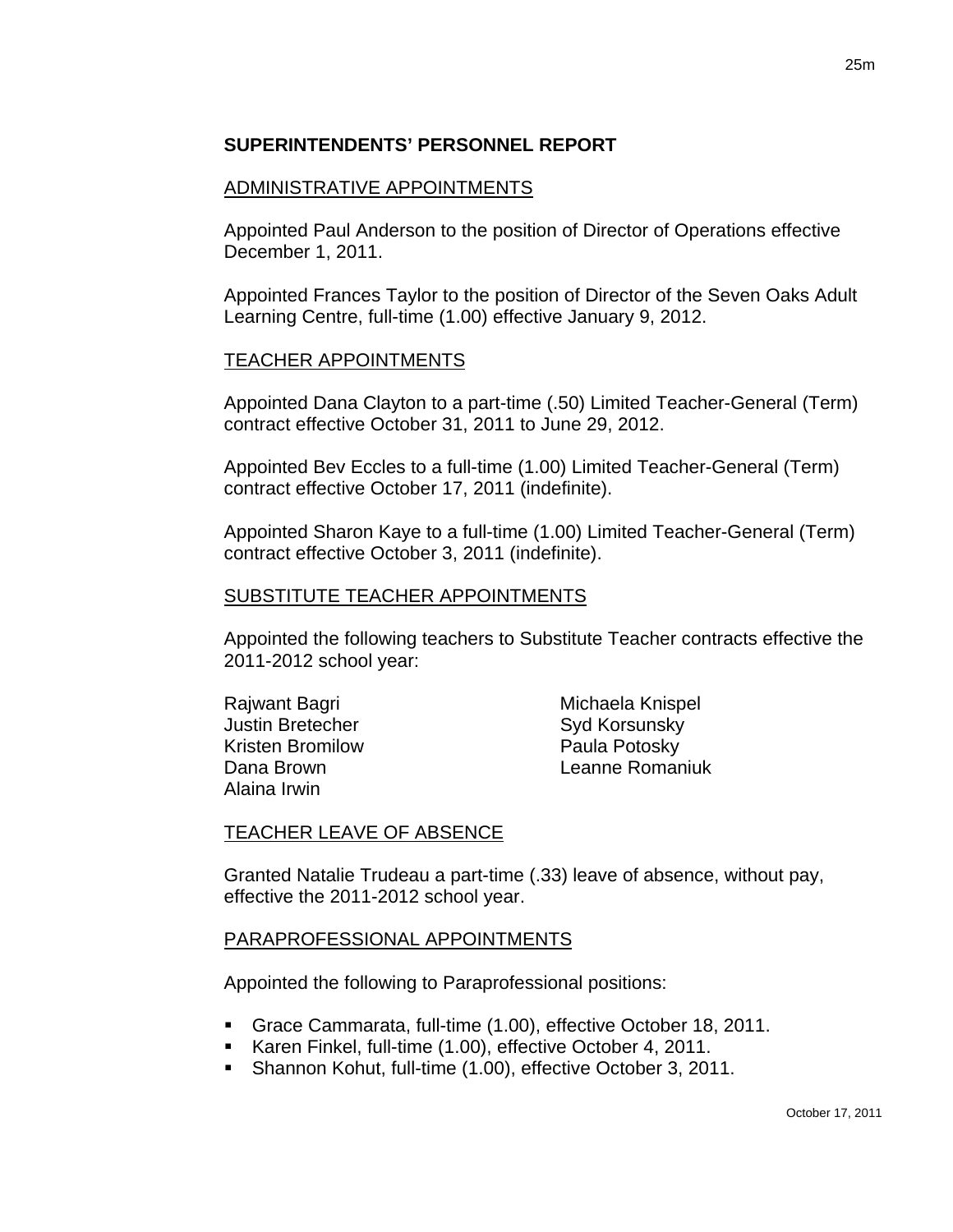## **SUPERINTENDENTS' PERSONNEL REPORT**

- Kyle McCartney, full-time (1.00), effective September 6, 2011.
- Crystal Radocaj, full-time (1.00), effective October 11, 2011.
- Samira Ramilo, full-time (1.00), effective October 11, 2011.
- Catherine Stevenson, part-time (.50), effective October 3, 2011.

## PARAPROFESSIONAL LEAVE OF ABSENCE

Granted Ian Quinn a part-time (.50) leave of absence, without pay, effective January 9, 2012 to April 30, 2012.

## CHILD CARE COORDINATOR LEAVE OF ABSENCE

Granted Carrie Chick a part-time (.50) leave of absence, without pay, effective September 6, 2011 to February 6, 2012.

## VOLUNTEER COORDINATOR – BRIGHT FUTURES APPOINTMENT

Appointed Kasia James to the position of full-time (1.00) Volunteer Coordinator with the Bright Futures program, effective October 11, 2011.

### SUPERINTENDENTS' PERSONNEL REPORT MOTIONS

Rescinded the following Superintendents' Personnel Report motion:

#11B-018–Natalie Trudeau leave of absence, part-time (.30), without pay, effective the 2011-2012 school year.

Trustee Myskiw in the Chair.

## **SUPERINTENDENTS' REPORT**

The following matters were received as information:

- **MSBA Call for 2012 Resolutions.**
- 2010-2011 School Books Review Report.
- Manitoba Public Insurance Teaching School Zone Safety Program.

### **CONSENT AGENDA**

# **11B-030 – Consent Agenda**

Dela Cruz / Ploszay That Item F - Shelmerdine Ltd. Invoice No. 116409 and Item G - Statutory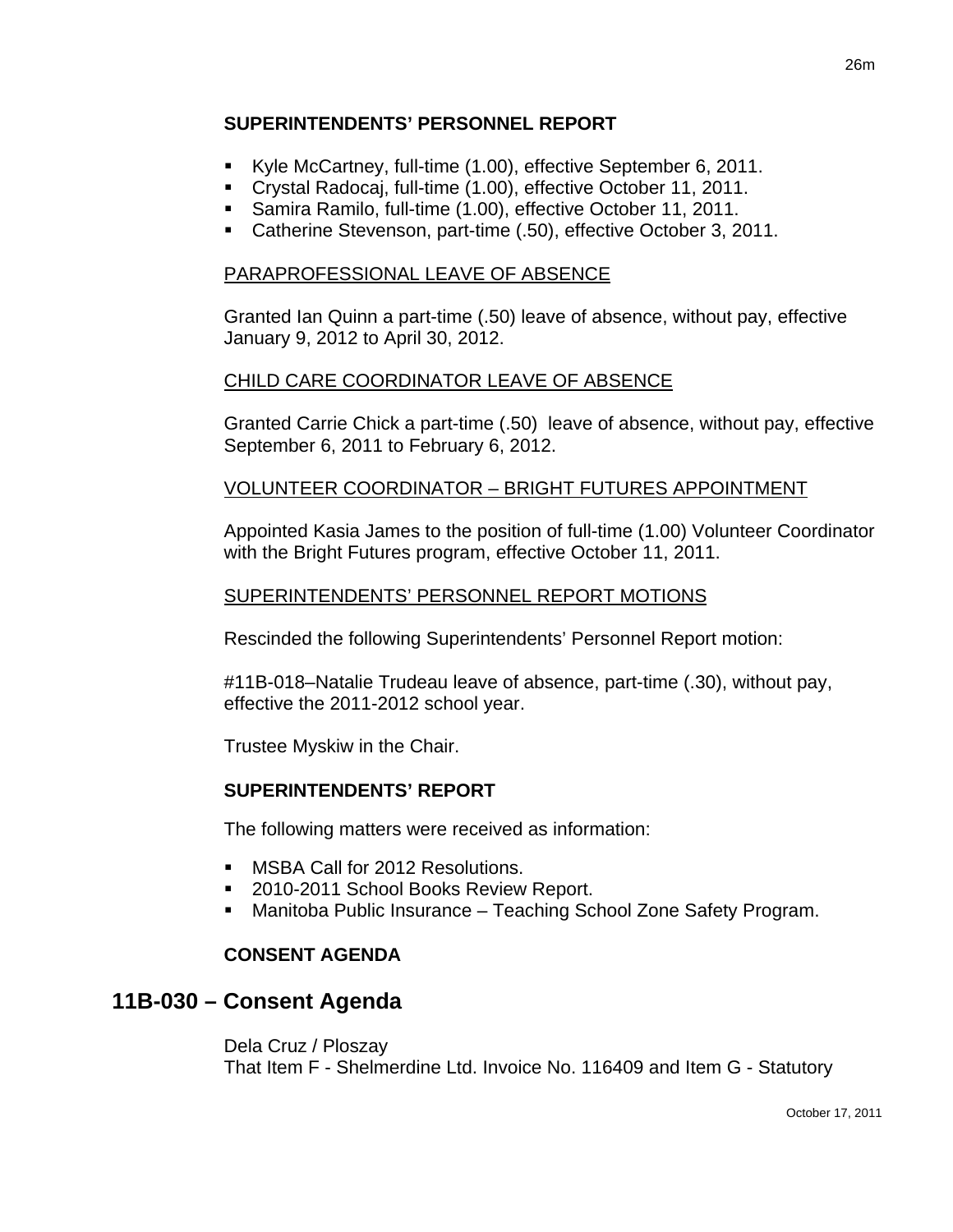## **CONSENT AGENDA**

Holdback on Shelmerdine Ltd. Invoice No. 116409 be removed from the Consent Agenda for discussion and the remaining Consent Agenda be approved. **Carried**

#### Prairie Architects Inc. Invoice No. 3637

That Invoice No. 3637 for the Victory Site Daycare project in the amount of \$6,827.63 be paid to Prairie Architects Inc.

#### Prairie Architects Inc. Invoice No. 3653

That Invoice No. 3653 for the Victory Site Daycare project in the amount of \$9,558.68 be paid to Prairie Architects Inc.

#### Prairie Architects Inc. Invoice No. 3672

That Invoice No. 3672 for the Victory Site Daycare project in the amount of \$8,193.15 be paid to Prairie Architects Inc.

#### Prairie Architects Inc. Invoice No. 3687

That Invoice No. 3687 for the Victory Site Daycare project in the amount of \$2,731.05 be paid to Prairie Architects Inc.

#### Prairie Architects Inc. Invoice No. 3712

That Invoice No. 3712 for the Victory Site Daycare project in the amount of \$11,379.38 be paid to Prairie Architects Inc.

# **11B-031 – Consent Agenda Items F & G**

#### Sarbit / McGowan

That Item F - Shelmerdine Ltd. Invoice No. 116409 and Item G - Statutory Holdback on Shelmerdine Ltd. Invoice No. 116409 be approved.

**Carried** Carried Communication of the Carried Carried Carried Carried Carried Carried Carried Carried Carried Carried Carried Carried Carried Carried Carried Carried Carried Carried Carried Carried Carried Carried Carried

### Shelmerdine Ltd. Invoice No. 116409

That Invoice No. 116409 for the Maples Sports Field project in the amount of \$24,414.08 be paid to Shelmerdine Ltd.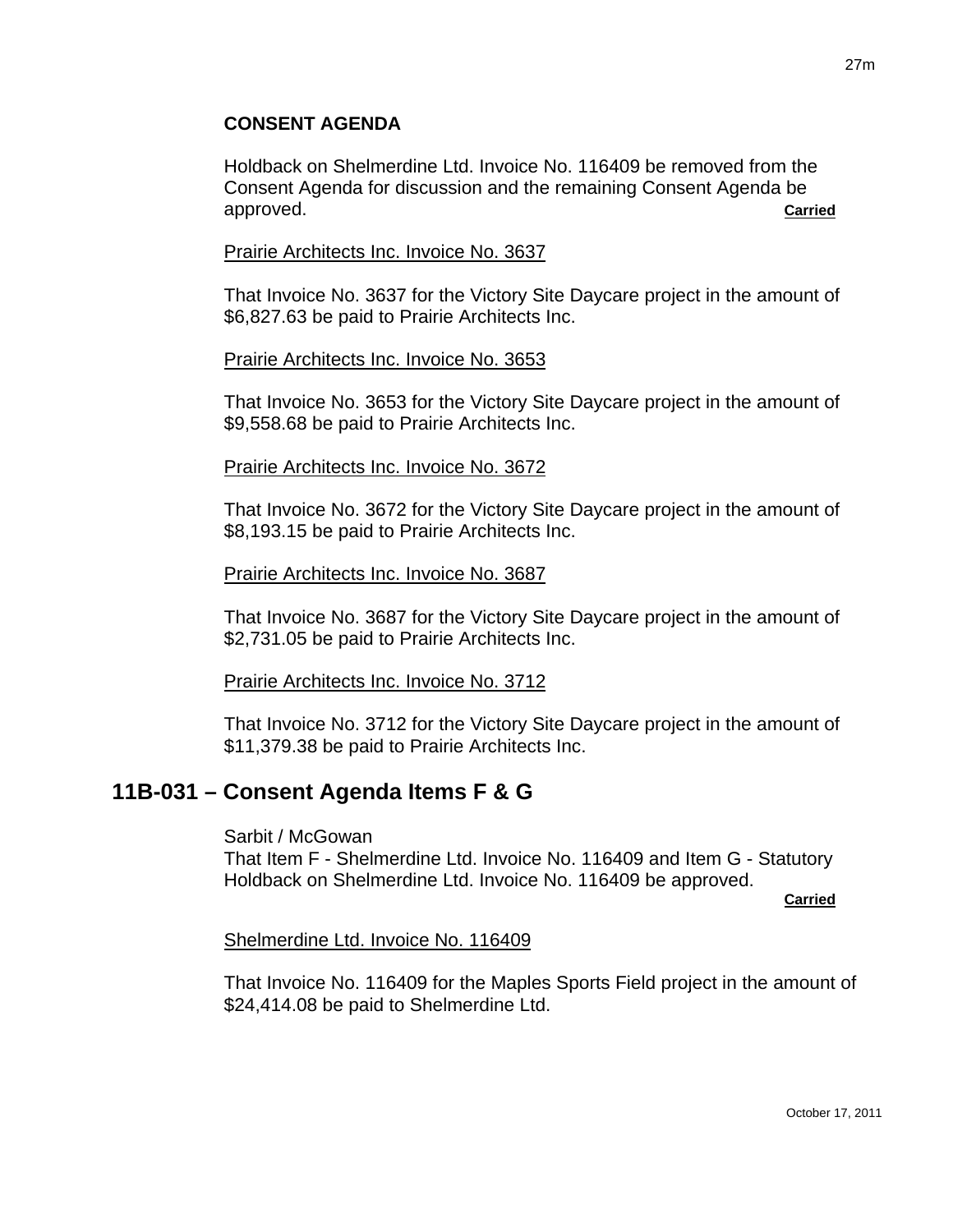## Statutory Holdback on Shelmerdine Ltd. Invoice No. 116409

That the 7-1/2% Statutory Holdback on Invoice No. 116409 for the Maples Sports Field project in the amount of \$2,583.50 be paid to the SOSD/Shelmerdine Ltd 001-Maples Field account.

# **COMMITTEE REPORTS**

Workplace Safety and Health Steering Committee, 2010-2011 Annual Report.

## **ITEMS OF INFORMATION**

Trustee Dabee discussed Community Centre usage and Manitoba School Insurance coverage.

## **CORRESPONDENCE**

- Nancy Allan, Minister of Education: Proclamation Manitoba School Library Day.
- Heather Demetrioff, Associate Director, MSBA: Call for workshop and student entertainment proposals 2012 Convention.
- MSBA Executive Highlights Monday, October 3, 2011.
- Evergreen School Division Press Release: 2011-2012 Chair and Vice-Chair of the Board.
- **MSBA Risk Management: Electrical Transformers.**
- MSBA e-bulletin October 12, 2011.
- Rick Dedi, Executive Director, Public Schools Finance Board: Victory School Stand-alone Childcare, The Public Schools Finance Board and Seven Oaks School Division Invoice August 31, 2011.
- Chris Hagen, Senior Field Officer, Pupil Transportation Unit, Manitoba Education: School Bus Safety Week - October 17-21, 2011 "I See the Driver - the Driver Sees Me".
- Jennifer Esau, Administrative Assistant, MSBA: 2011-2012 Manitoba School Boards Association Membership.
- Gary Gervais, Chair, Louis Riel School Board: Co-hosting the National Gay Straight Alliance Summit in 2015 with Seven Oaks School Division, Winnipeg School Division and the Canadian Museum for Human Rights.
- Robert Rivard, President, MSBA: Discussion Paper: School Review Processes.
- Garden City Collegiate Threads Committee: Thank you card and copy of "Threads" Literary Magazine.